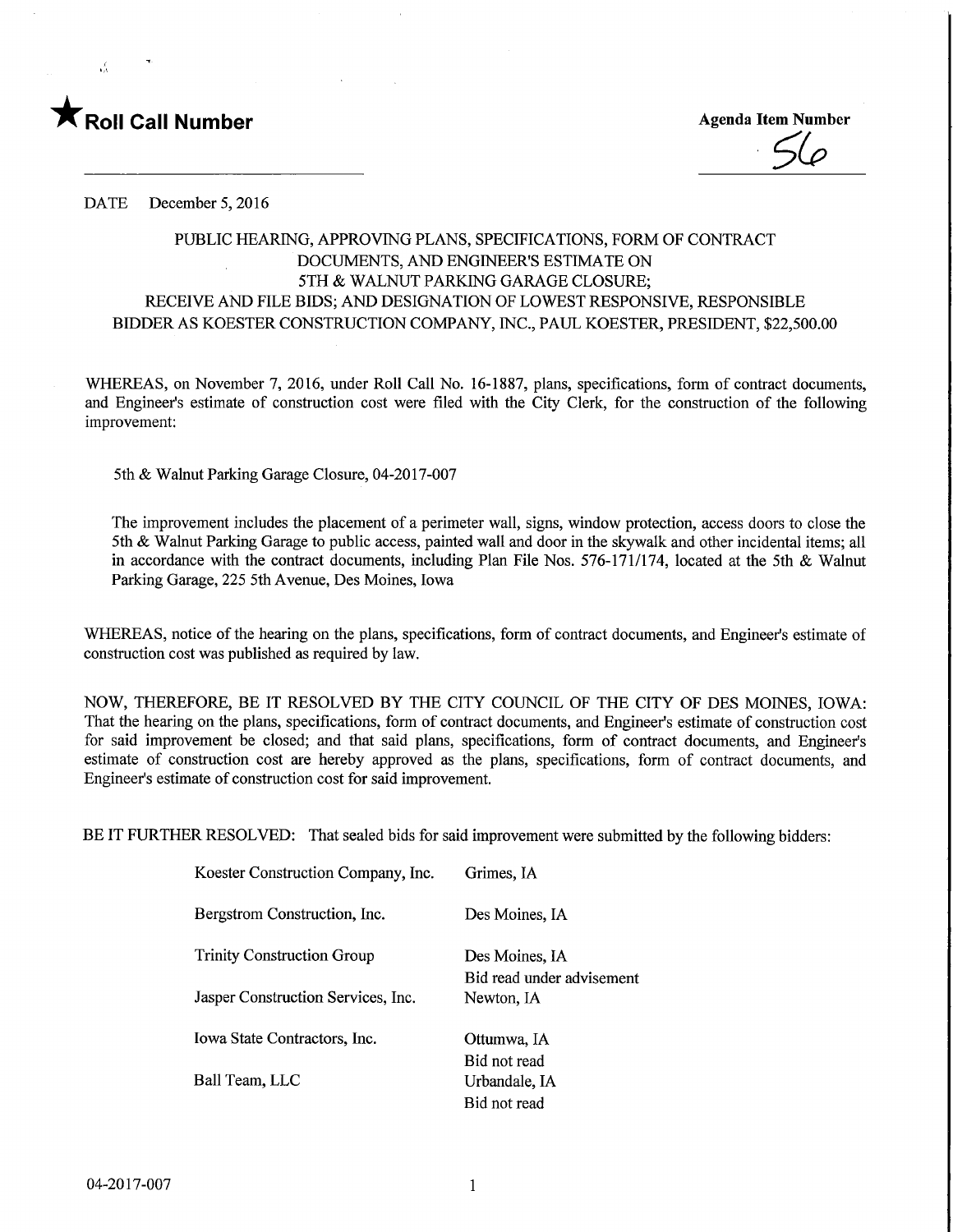

**Agenda Item Number** 

DATE December 5, 2016

which were received and opened at a public meeting presided over by the Engineer in the Shijiazhuang Room, 2nd Floor, City Administration Building, 400 E. Court Avenue, Des Moines, Iowa at 11:00 a.m. on November 22, 2016. Said bids and the attached tabulation of bids for said improvement be and are hereby received and filed.

BE IT FURTHER RESOLVED: That the Des Moines City Engineer, as the Engineer, has determined that the lowest responsive, responsible bid for the construction of said improvement was submitted by Koester Construction Company, Inc., Paul Koester, President, 3050 SE Enterprise Drive, Suite A, Grimes, IA, 50111 in the amount of \$22,500.00, and said bid be and the same is hereby accepted.

BE IT FURTHER RESOLVED: That the bid security of the unsuccessful bidders be and is hereby authorized and directed to be returned.

BE IT FURTHER RESOLVED: That the Engineer is hereby directed to secure execution by the lowest responsible, responsive Bidder and its surety of the contract documents in the form heretofore approved by this Council; that the Engineer is directed to thereafter present said contract documents to this Council for approval and authorization to the Mayor to sign; and that no contract shall be deemed to exist between the City of Des Moines and said Bidder until said contract has been executed by the Bidder, and shall have been approved by this Council and executed by the Mayor and attested to by the City Clerk.

BE IT FURTHER RESOLVED: That the City Council hereby authorizes the necessary road closures for the Project.

(City Council Communication Number  $/6$   $/ 68$  attached.)

Moved by \_ to ad°Pt-

FORM APPROVED: THE RESERVED OF THE RESERVED OF THE RESERVED OF THE RESERVED OF THE RESERVED OF THE RESERVED OF THE RESERVED OF THE RESERVED OF THE RESERVED OF THE RESERVED OF THE RESERVED OF THE RESERVED OF THE RESERVED OF

Kathleen Vanderpool (E. Ritter Daniel E. Ritter Deputy City Attorney

international (1980)<br>Septembrie 1980

 $D$  Rith

Des Moines Finance Director

^^~Funding Source: 2016-2017 CIP, Page Parking - 5, 5th and Walnut Demolition, PG033, Tax Increment Funds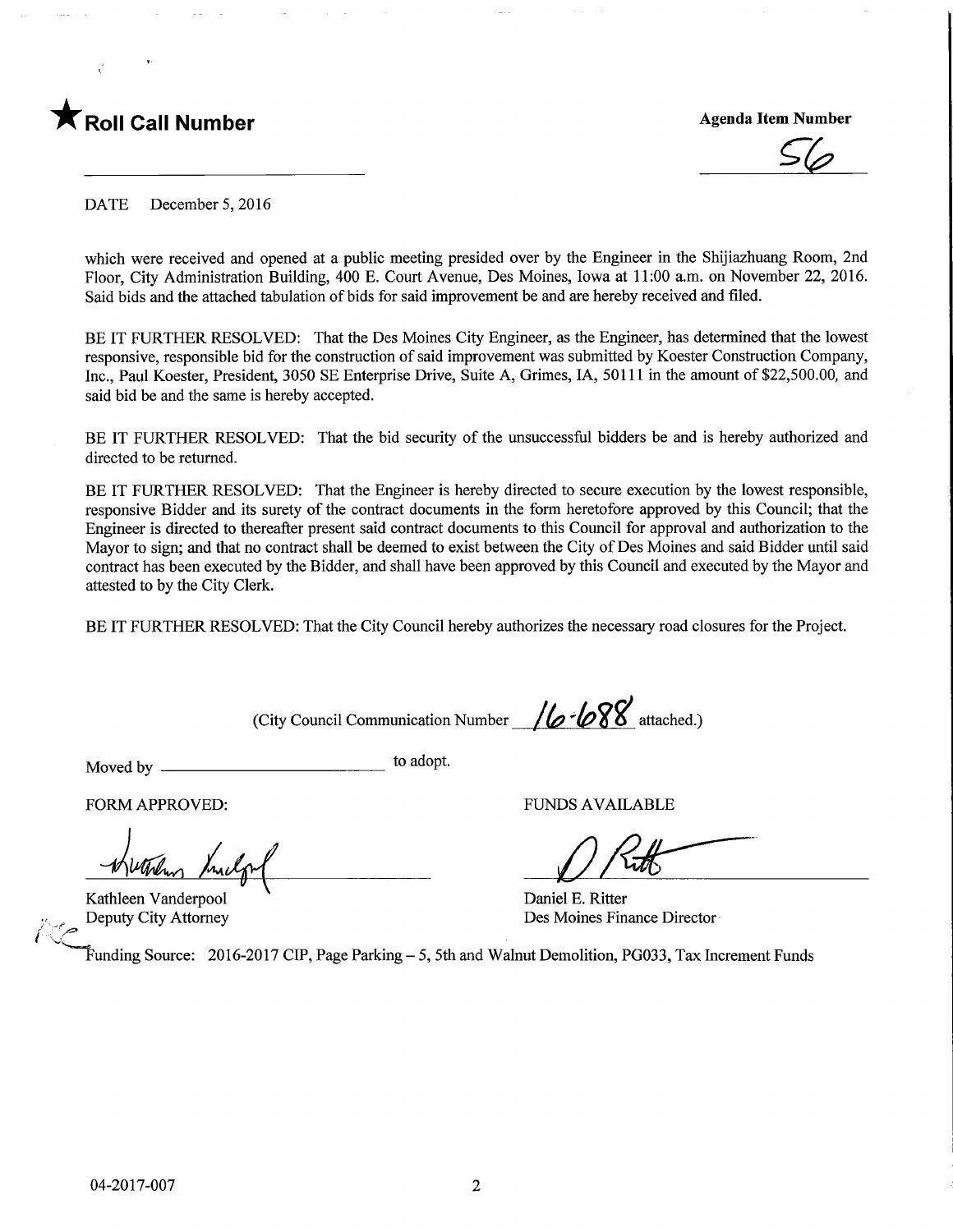# **T** Roll Call Number Agenda Item Number



DATE December 5, 2016

| <b>COUNCIL ACTION</b> | YEAS | <b>NAYS</b> | <b>PASS</b> | <b>ABSENT</b>   |
|-----------------------|------|-------------|-------------|-----------------|
| <b>COWNIE</b>         |      |             |             |                 |
| <b>COLEMAN</b>        |      |             |             |                 |
| <b>GATTO</b>          |      |             |             |                 |
| <b>GRAY</b>           |      |             |             |                 |
| <b>HENSLEY</b>        |      |             |             |                 |
| <b>MOORE</b>          |      |             |             |                 |
| WESTERGAARD           |      |             |             |                 |
| <b>TOTAL</b>          |      |             |             |                 |
| <b>MOTION CARRIED</b> |      |             |             | <b>APPROVED</b> |
|                       |      |             |             | Mayor           |

I, Diane Rauh, City Clerk of said City Council, hereby certify that at a meeting of the City Council, held on the above date, among other proceedings the above was adopted.

IN WITNESS WHEREOF, I have hereunto set my hand and affixed my seal the day and year first above written.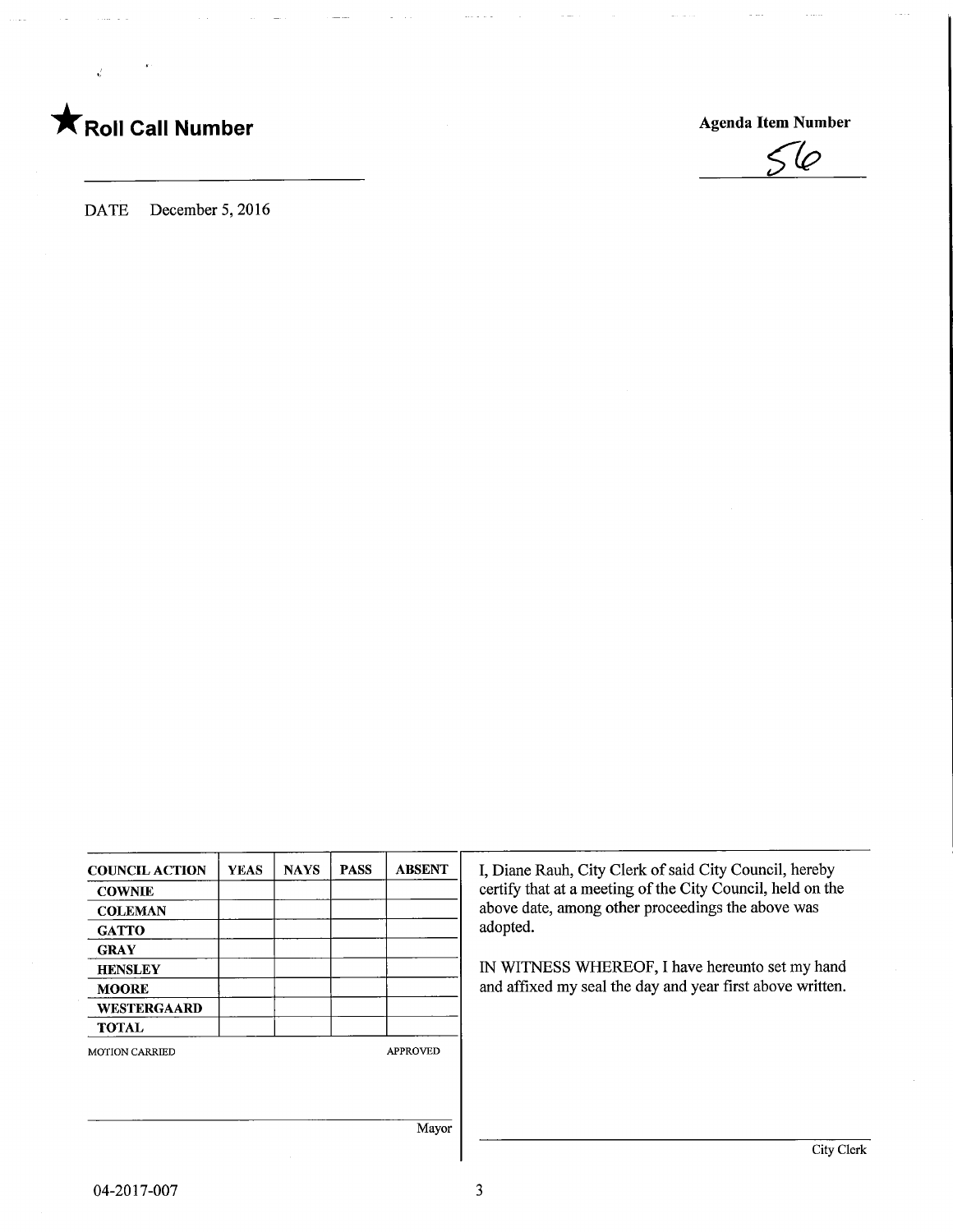#### Activity ID: 04-2017-007 IDOT Project No.: NoneBid Date: 11/22/2016

|                | TABULATED BY: Tim Brady APPROVED BY R. De 6000<br>CHECKED BY: The contract of the contract of the contract of the contract of the contract of the contract of the contract of the contract of the contract of the contract of the contract of the contract of the contract of th<br><b>CONTRACTOR'S BID TABULATION</b><br>PROJECT: 5th & Walnut Parking Garage Closure<br>ESTIMATE----- |               | Grimes, IA<br>10% Bid Bond<br><b>BID PRICE</b> | Koester Construction, Inc.   Bergstrom Construction, Inc. <br>Des Moines, IA<br>10% Bid Bond<br><b>BID PRICE</b> | <b>Trinity Construction Group</b><br>Des Moines, IA<br>10% Bid Bond<br><b>BID PRICE</b> |
|----------------|-----------------------------------------------------------------------------------------------------------------------------------------------------------------------------------------------------------------------------------------------------------------------------------------------------------------------------------------------------------------------------------------|---------------|------------------------------------------------|------------------------------------------------------------------------------------------------------------------|-----------------------------------------------------------------------------------------|
| <b>ITEM</b>    | <b>DESCRIPTION</b>                                                                                                                                                                                                                                                                                                                                                                      | <b>AMOUNT</b> | <b>AMOUNT</b>                                  | <b>AMOUNT</b>                                                                                                    | <b>AMOUNT</b>                                                                           |
|                | Lower level perimeter closure walls and doors As Described in Contract Documents, T1 and T2<br>walls with three access doors, estimated at 450 LF, includes blocking 68 LF of perimeter windows<br>with plywood, Complete as Specified.                                                                                                                                                 | \$25,700.00   | \$20,000.00                                    | \$26,890.00                                                                                                      | \$32,410,00                                                                             |
| $\overline{2}$ | Skywalk W2 wall As Described in Contract documents, Complete as Specified.                                                                                                                                                                                                                                                                                                              | \$5,000.00    | \$2,100.00                                     | \$2,678.00                                                                                                       | \$2,575.00                                                                              |
| 3              | Signs As Described in Contract Documents, Total signs equal 10, Complete as Specified.                                                                                                                                                                                                                                                                                                  | \$300.00      | \$400.00                                       | \$473.00                                                                                                         | \$1,068.00                                                                              |
|                | TOTAL BASE BID<br>PERCENT OF ENGINEER'S ESTIMATE                                                                                                                                                                                                                                                                                                                                        | \$31,000.00   | \$22,500.00<br>$-27.42%$<br>Low                | \$30,041.00<br>-3.09%                                                                                            | \$36,053.00<br>$+16.30%$                                                                |

Bid read under advisement. Unclear if Proposal had original signatures.

 $\overline{A}$  $Q_{1}$ .

 $\mathcal{A}$ 

 $\sim$ 

 $\mathcal{H}^{\text{max}}_{\text{max}}$  and  $\mathcal{H}^{\text{max}}_{\text{max}}$